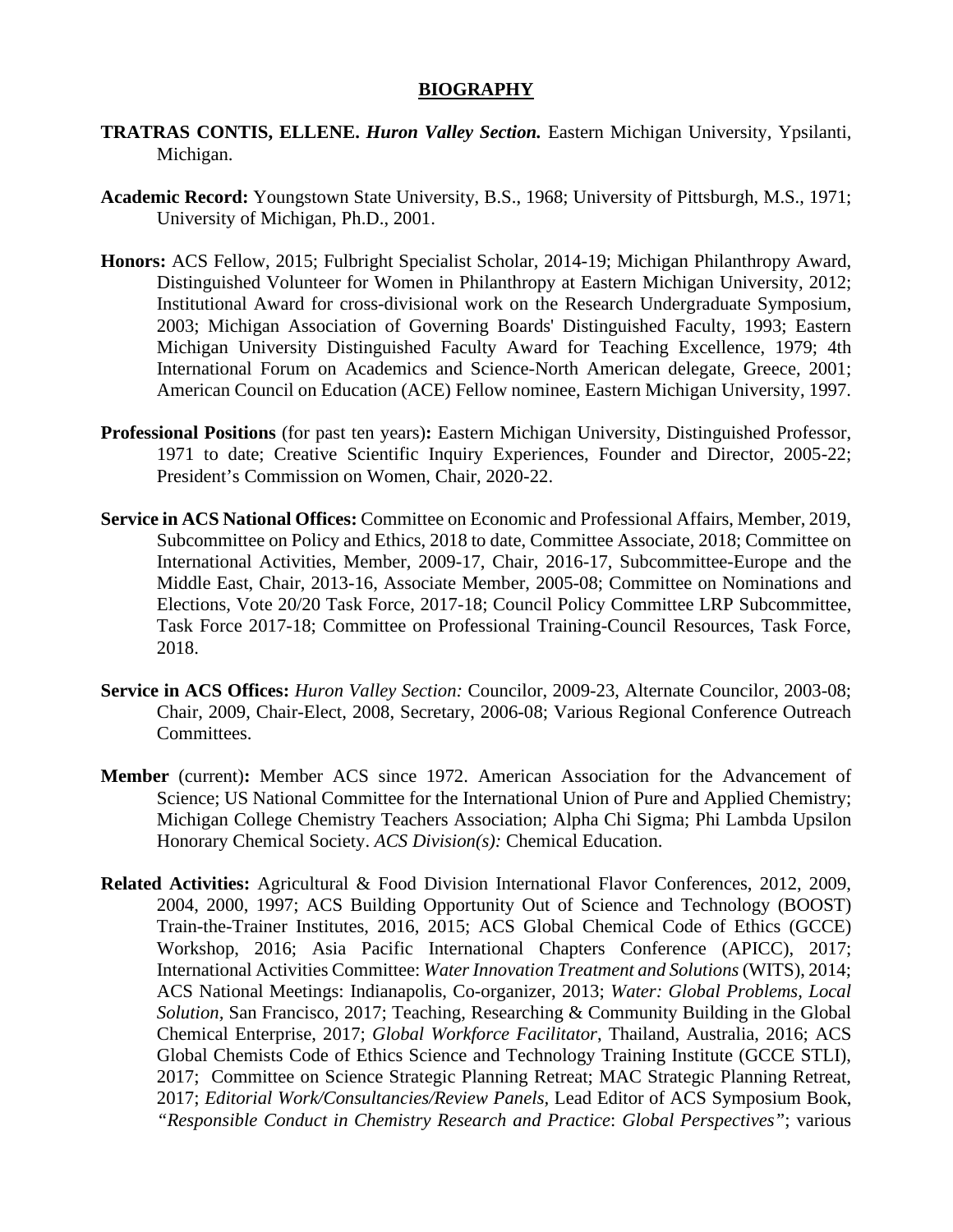ACS national awards selection committees; various National Science Foundation (NSF) programs reviewer, 2006 to date; Manuscript reviewer, *Journal of Chemical Education* and *Analyst,* ongoing. Increasingly responsible administrative positions, EMU, Associate Vice President and Assistant Vice President for Academic Affairs, Dean and Associate Dean, Women's Studies Director, 1992-2006; *Community (other):* Pan-Icarian Foundation, Chair, 2019-; Director 1997-99, 2014-; Pan-Icarian Brotherhood of America (PIB) of America, President, 1995-96; CAS Resource Development Board, 1996-2002; Institute for Diversity in Business Services Board, 1996-98; PAIDEIA of Michigan, 2000-05; Michigan Women's Huron Valley Correctional Facility, volunteer, 2018-19.

# **STATEMENT Dr. Ellene Tratras Contis**

#### **Who am I?**

A candidate for Director at Large on the ACS Board. I have been involved for many years as a volunteer member in American Chemical Society activities at the local, regional, national, and international levels. The Nominations & Elections Committee recognized my experience, accomplishments, and devotion by placing my name on the ballot for ACS Director at Large.

## **Why am I running?**

In these times, our society and the chemistry enterprise have global issues: scarcity of research funds, employment placements, and young talented students who shun chemistry as their profession. These issues, perceived by the public, have low esteem for chemistry. Everyone at ACS, both staff and volunteers, are working to resolve these issues. I want to add my voice, talents, and skill set to the conversation as well.

No one has an overnight solution. We need increased cooperation between government, industry, and academia. We are all in this together!

#### **What will I do if elected?**

We have many ties to great universities, global industries and businesses, and research laboratories that are well respected around the globe. To sustain membership and grow our influence, we need to train our students to be the best STEM workforce. We need partnerships between industry, universities, and national laboratories.

#### **How do we do this?**

Broadening participation in STEM by promoting diversity and inclusion is a central goal of national STEM education reform. At my university, I founded and have been directing a successful program called Creative Scientific Inquiry Experiences (CSIE), since 2005. We have built bridges of collaboration between all three sectors and expanded the model internationally through Fulbright. Through real-life research-based experiences with our industry and research laboratories, we improved the public image of chemistry and enabled students to hit the ground running when they seek employment.

Successes include:

- Larger number of students enrolled in introductory chemistry courses (CSIE 71%; non-CSIE 21%).
- 78% of students enrolled in CSIE graduated within four years, as compared to 45% of university students not enrolled in CSIE.